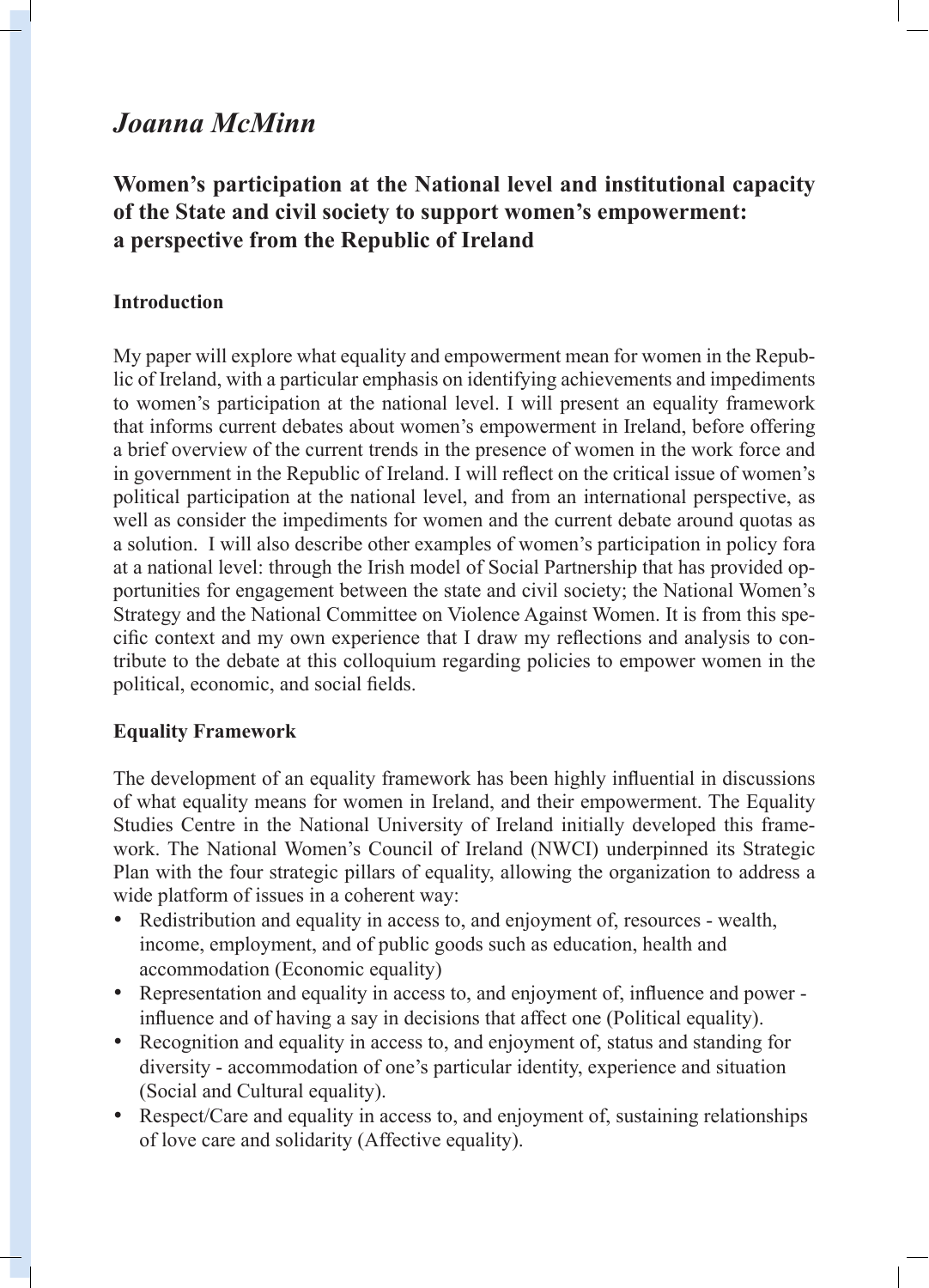Affective equality resonates particularly with women's experience of inequality. Since women carry the responsibility of care work in most societies, work that is unpaid and under-valued, it is clear that this impacts on women's status, and their participation in all areas of social, political and economic life. Furthermore, equality can be understood as pursuing different objectives along a continuum: equality of opportunity, equal access, equal participation, and equal outcomes.

The full realization of equality requires movement beyond the limited goal of equality of opportunity, which is limited to change of individual behaviours and attitudes. The pursuit of equality of opportunity, however, can and does co-exist with significant and persistent inequality. The goal for equality needs to be set out in terms of eliminating the disparities and inequalities that exist between groups in society; this is a goal that emphasizes the need to change societal structures and institutional systems. However, it is the case in Ireland that government policies aspire only to most basic equality of opportunity and work within that understanding. What this means is that little progress has been made towards equality of outcomes for women, particularly in terms of participation at the national level.

## **Presence of women in the work force and in government in the Republic of Ireland**

The 1937 Constitution of Ireland places women firmly in the home. Article 41 states: 'In particular, the State recognises that by her life within the home, woman gives to the State a support without which the common good cannot be achieved. The State shall, therefore, endeavour to ensure that mothers shall not be obliged by economic necessity to engage in labour to the neglect of their duties in the home.' Despite a number of official reviews of the Constitution, this part has remained unchanged.

The late 1990s and the early 2000s witnessed a significant development in the promotion of equality and human rights in Ireland. New institutions were established including the Equality Authority, the Equality Tribunal and the Irish Human Rights Commission. New legislation was enacted including the Employment Equality Acts 1998 to 2008, the Equal Status Acts 2000 to 2008 and the European Convention on Human Rights Act 2003. A new equality and human rights infrastructure emerged. Despite this progress, however, Ireland is a society that is characterized by persistent and significant inequalities, and that remains host to a range of human rights abuses.The Republic of Ireland has undergone enormous developments in the last 30 years economically, moving from being one of the poorest to one of the richest countries in the world. The Celtic Tiger economy was greatly enabled by women's participation in the workforce (which in 2009 stood at 60%) and it also brought immigration to Ireland for the first time in its history. This past decade has witnessed both economic boom and economic crisis.

The position of women while much improved in terms of economic independence, has in many ways remained subordinate particularly in terms of their position in the work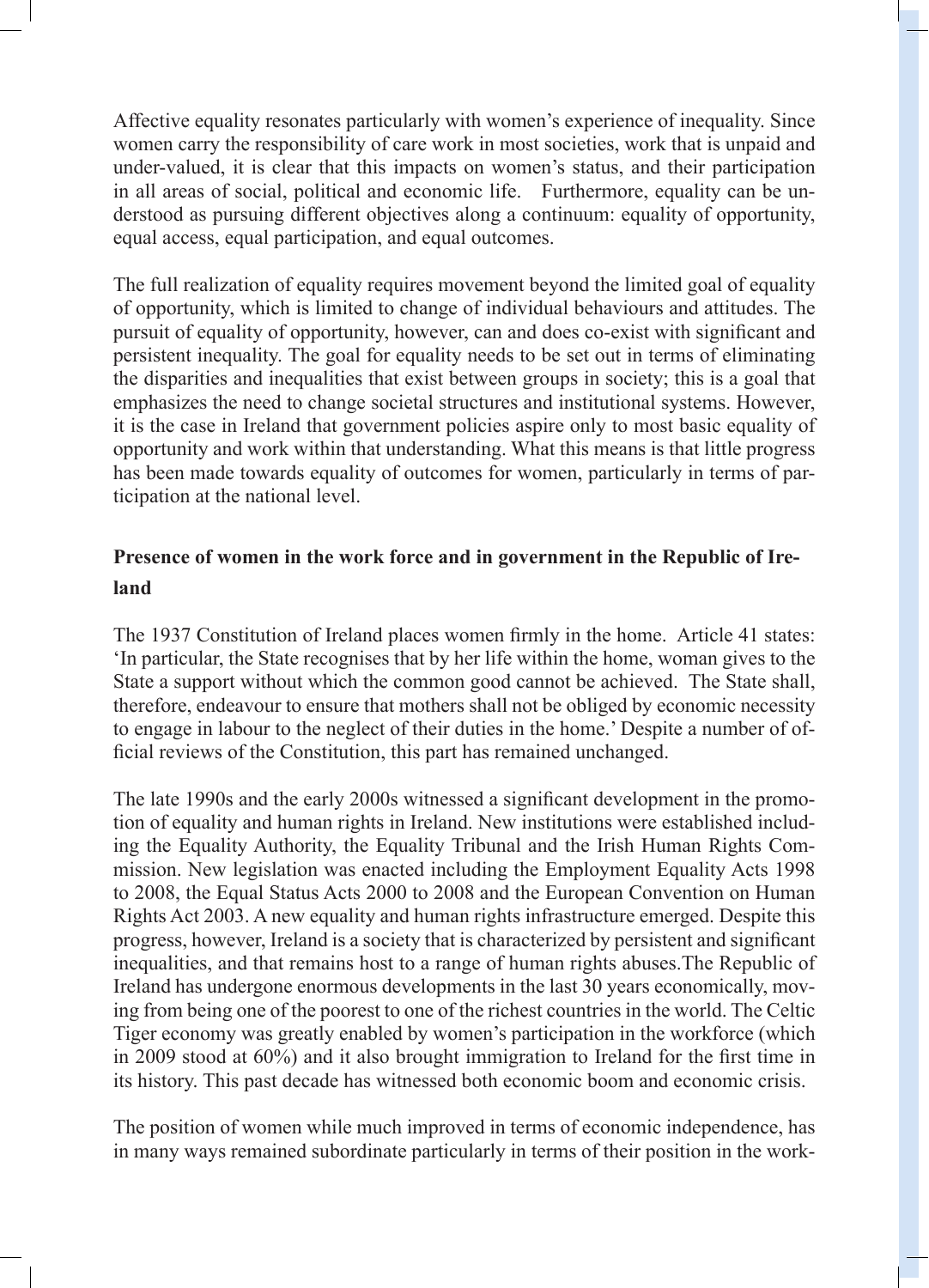force and in their participation at the national level in political life.

Women in Ireland now have higher levels of formal education than at any time in the past. In fact, within the 25–34 age group, 51% of women hold a third-level qualification, compared to just 39% of men. In 2009 men accounted for around 84% of graduates in Engineering, manufacturing and construction and 60% of graduates in Science, while women accounted for 79% of graduates in Health and welfare, 76% in Education and 65% in Arts and humanities. Despite the increase in levels of participation in the workforce, and excellent educational achievements of women, gender remains a central structural inequality in the economic life of the country. This is reflected in women's earnings and the gender segregation in the workforce. Women's income in 2007 was around two-thirds of men's income. After adjusting for the longer hours worked by men, women's hourly earnings were around 87% of men's, despite equal pay legislation. There are also significant inequalities in caring work. Men spend considerably more time on paid employment than women, while women spend substantially more time on caring and household work. Women's share of unpaid work is greater among parents than in couples without children. The number of women in managerial positions is only 30 per cent. Just 4% of chief executive positions in Irish business are women.

#### **Women in Decision-making**

An examination of national and regional decision-making structures in Ireland reveals that despite women's increased labour market activity and educational attainments, the balance of power remains with men. Despite the commitment to achieving gender equality, gender inequalities persist at many levels and in many arenas across society. Women are seriously under-represented in decision-making structures at both national and regional levels in Ireland. Only 13% of representatives (TDs) in the national parliament are women. Currently, there are only 23 women out of 266 TDs and Senators, and two of these women have recently announced that they are retiring for family reasons, bringing the percentage even lower.

The world average proportion of women members of single or lower chamber legislatures is just 18% with major regional differences. Less than 10% of cabinet members and just 20% of lower ranking government ministers are female, and only 39 nation states have ever selected a woman as prime minister or president. Ireland currently lies in 82nd position in a world classification table of women's representation in parliament compiled by the inter-parliamentary union. Furthermore, women account for 17 per cent of the members of local authorities and just 12 per cent of the members of regional authorities, despite a long standing government policy commitment to a 40% gender equality representation on public boards. Disappointingly, and despite calls for change, the percentage of women in Ireland's national parliament has remained static at 13% since 1995.In Ireland, with the present rate of change, it has been estimated that it will take another 370 years for women to achieve equality in political representation!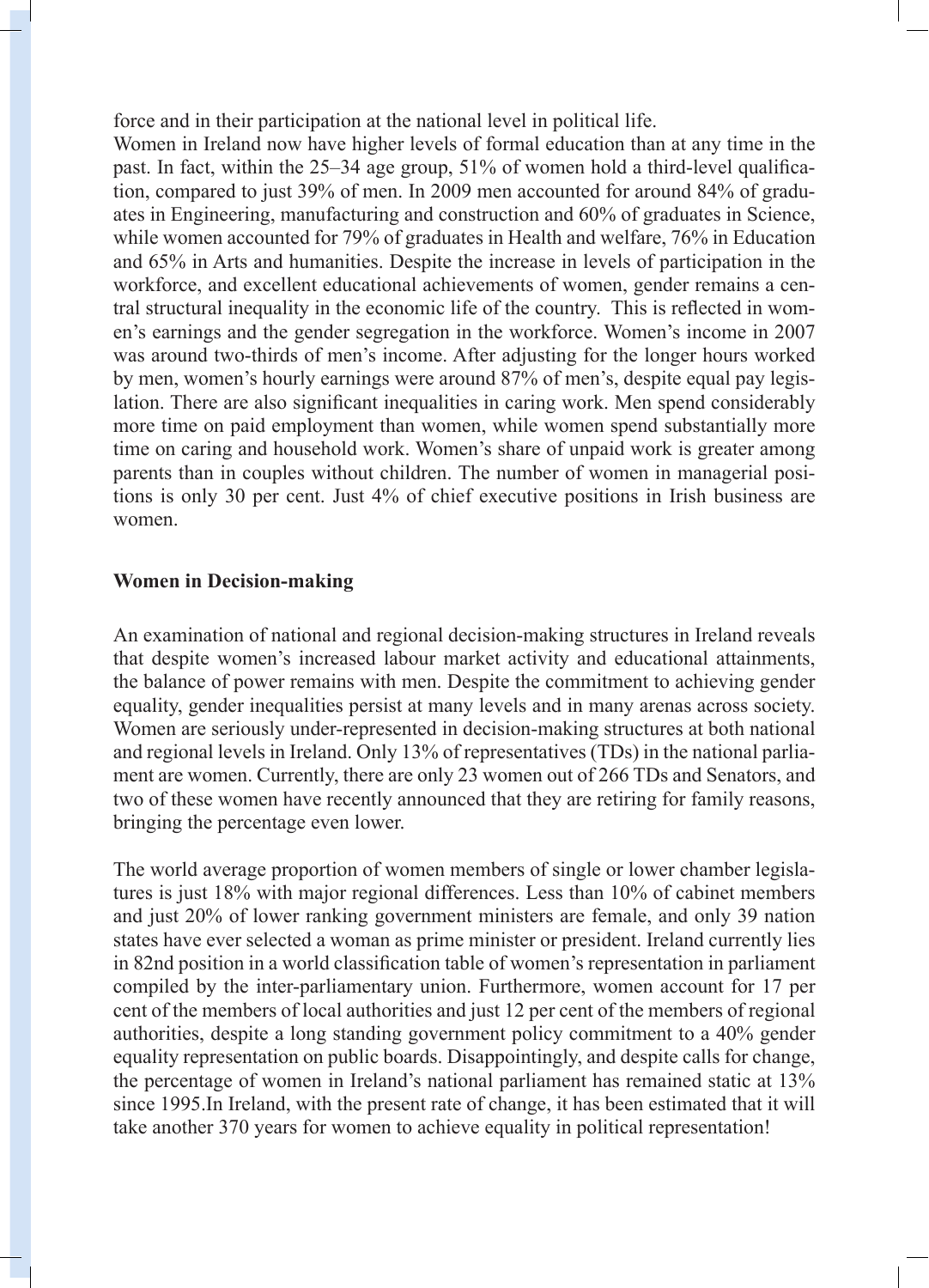What is more concerning as a trend is that although women's participation and membership levels in party politics has increased over the last two decades this is not reflected in the number of women holding decision making positions in Irish political parties. Only 82 women out of a total of 470 candidates contested the last General Election in 2007 representing the lowest number since 1989. Many reasons have been put forward for the low levels of women's representation in Irish politics. The five Cs of childcare, cash, confidence, culture and candidate selection have been identified as key explanations for the exclusion of women from Irish politics.

Ireland's commitment to gender equality in decision-making can be found in its adoption of several UN agreements such as the Beijing Platform for Action and the UN Convention on the Elimination of All Forms of Discrimination against Women (CEDAW) among others. Membership of the European Union (EU) has also influenced Irish legislation and policy aimed at achieving gender equality in all spheres, including women's access to power and decision-making structures. The CEDAW Committee has called on the Irish government "to take sustained measures to increase the representation of women, including temporary special measures; and to form a parliamentary committee to research the root causes of delay in this area".

A number of key pieces of domestic legislation and policy documents ground these aims in reality. The National Women's Strategy names the engagement of women as 'equal and active citizens' as a key theme to be addressed over the period 2007 – 2016. It aims to increase the number of women in decision-making, women in politics and women on State and private sector boards. The Irish government's strategy to increase the number of women in decision making positions in Ireland, places responsibility on the political parties to develop action plans aimed at increasing the number of female candidates in General Elections, so that in the future there will be a significant increase in representation of women in all future elections for local authorities, Dáil, Seanad and European Parliament.

Political parties in Ireland are key in bringing about change because they determine who gets on the candidate list. Political parties have been pro-active in other countries in creating a list system that ensures gender balance among lists of political candidates; Irish political parties can do, and some have done, the same. However, the entry level into political parties is often at local level; participation in decision making here also reflects a low representation of women, even while women's participation in community and voluntary activities and in seeking to influence policies and voice their concerns, is significantly at a high level. If Irish political parties wish to promote the role of women in politics, they have to push female candidates through constituency election conventions, or intervene to add their names to those selected at those meetings. This would often have to be done in the face of strenuous local resistance.

#### **Positive Action Measures: current debate around quotas**

International evidence has shown that the only way to significantly increase the number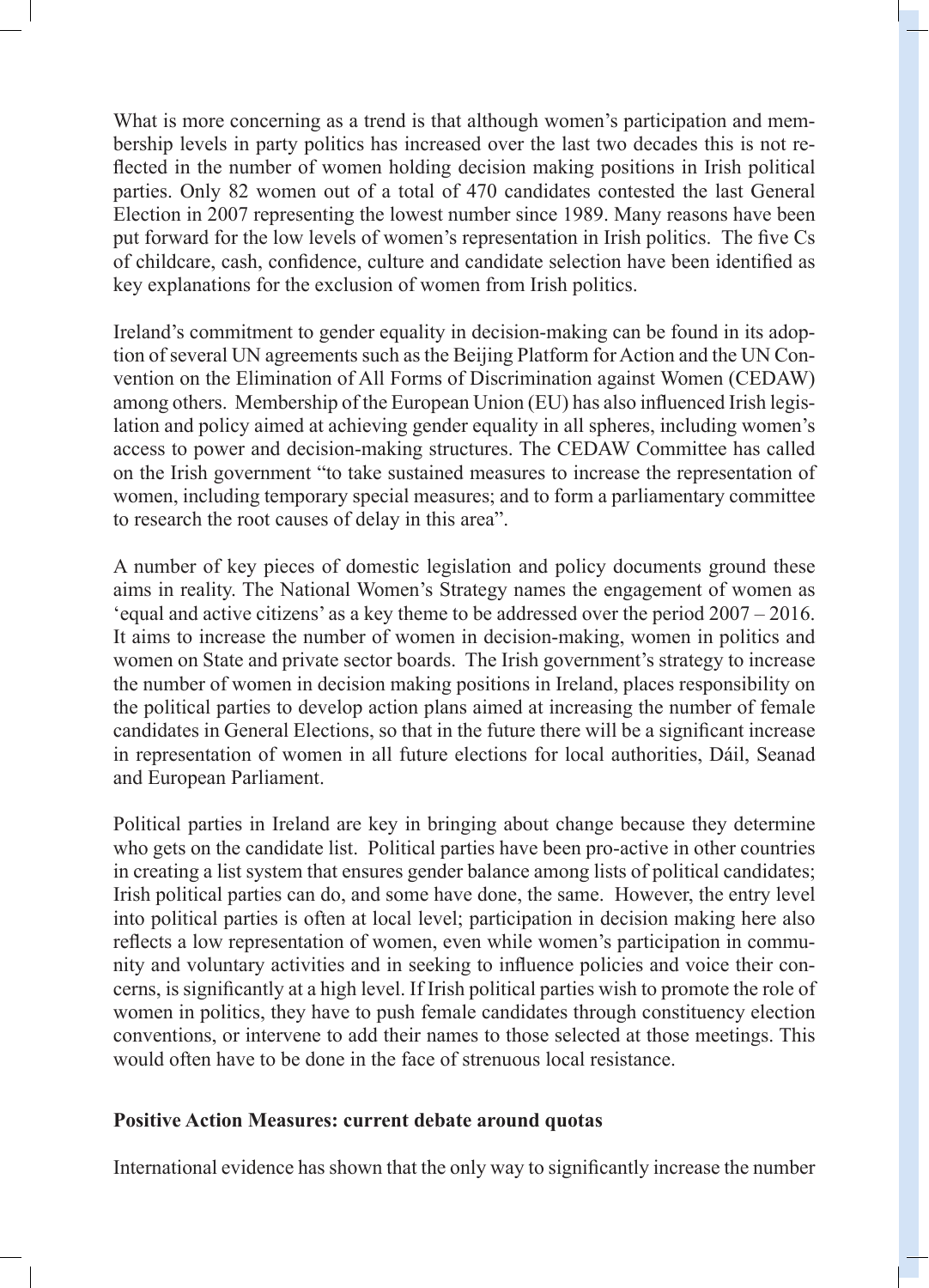of women in parliament is to use positive action measures. These can take the form of reserved seats, setting aside positions that men are not eligible to contest; party quotas, adopted voluntarily by individual political parties; and legislative quotas, passed by legislatures requiring that all parties nominate a certain proportion of women. Quotas of one type or another now exist in more than 100 countries around the globe, the overwhelming majority having appeared in just the last 15 years. The question is what kind of positive action measures are most effective in different electoral systems?

Most of the countries that have achieved the critical mass have an electoral system based on proportional representation and some form of quota system to proactively reduce the obstacles to women entering politics at national level. The Irish parliament is directly elected under the system of proportional representation by means of the single transferable vote (STV), and has proved a hostile environment for any form of quotas. In many of the Nordic countries, which have among the highest political representation in the world, political parties have explicitly adopted quotas guaranteeing that 40 – 50% of a party's candidates list is women. While the Nordic experience provides evidence that legislative gender quotas can help to bring about real and rapid change, though the use of quotas remains controversial. In Scandinavia, where there is no legislative demand for high representation of women, progress is attributed to the sustained pressure from women's groups within political parties and the women's movement in general to increase the number of women candidates and those with a chance of actually winning. The Scandinavian experience demonstrates that the promotion of equality in general can lead to the emergence of a political culture that allows women, once elected to operate effectively and promote further increases in the numbers of women parliamentarians.80

In Ireland there is considerable controversy about the nature of quotas, the various methods and strategies including quotas that might be introduced to increase the number of women in politics. Most objections are of the view that they are unfair to men and undermine 'merit' as a criterion for candidate selection; while supporters argue that they redress inequality and that the meritocracy argument can be discredited by the evidence of how political dynasties, old boys networks, wealth and cultural capital all contribute hugely to the acquisition of positions of power.Supporters suggest that such measures will increase diversity among the types of women elected, raise attention to women's issues in policy-making, change the gendered nature of the public sphere, and inspire female voters to become more politically involved. At the same time, opponents express concerns that quotas will facilitate access for 'unqualified' women, bring individuals to office with little interest in promoting women's concerns, reinforce stereotypes about women's inferiority as political actors, and deter ordinary women's political participation. These contrasting expectations indicate that quotas may have a host of positive and negative effects, above and beyond their impact on the numbers of women elected. Despite the controversies, evidence from around the world indicates

<sup>80</sup> As an example of the effectiveness in government in addressing inequality, the Swedish government has led the way in tackling trafficking for sexual exploitation and the prostitution of women by introducing legislation that makes the buying of sexual services illegal. This has dramatically reduced the levels of prostitution in Sweden, and been a decisive chill factor on trafficking of women and girls into the country.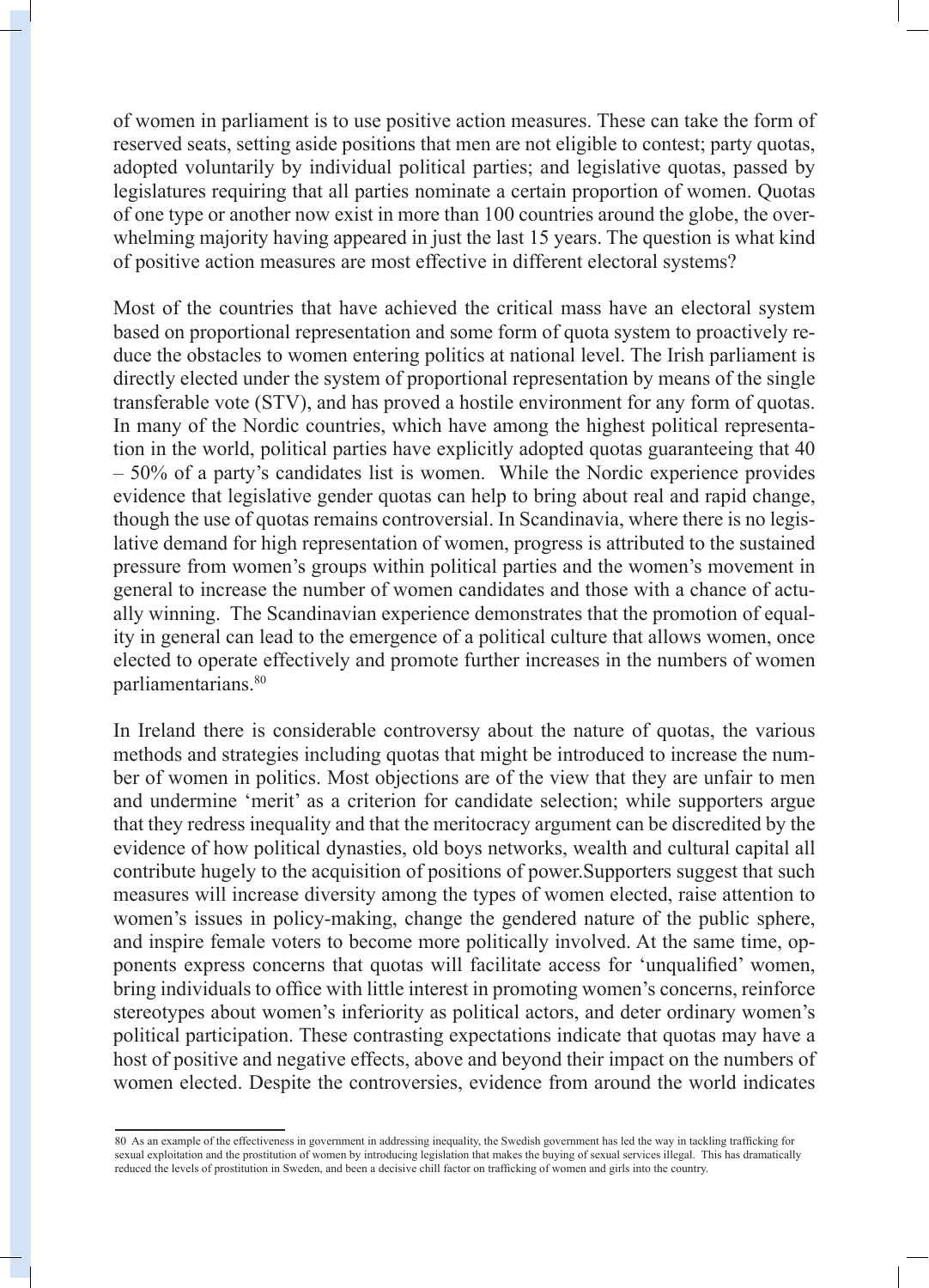that there is a need for gender quotas.

Women's participation in government and public services matters. Currently we have a democratic deficit in Ireland, where the serious under-representation of women in decision making perpetuates gender inequality and diminishes the human rights of women. Feminists have long argued for a more balanced group of representatives, which would lead to better decision making and political priorities that more closely reflect the concerns of the full range of voters. On a broader level, there is evidence that

- More equal societies do better; societies characterized by income equality demonstrate higher levels of life expectancy, educational attainment and social mobility and lower levels of mental health issues, violence and rates of imprisonment 81.
- Gender equal labour markets would contribute an increase in GDP of between 15% and 45% in EU Member States <sup>82</sup>
- Organisations that invest in equality and diversity systems achieve higher productivity, greater innovation and improved employee retention 83

#### **Social Partnership**

Having looked at women in political representation, I will briefly describe arenas of national representation in governance, policy formation and implementation. The Irish government has followed a Social Partnership model of governance that has been credited with enabling to a large extent the economic growth of the past 15 years. It has involved the business, trade union, farming, and civil society 'pillars'. The NWCI, an independent and feminist nongovernmental organisation, recognised and funded by the government, is the voice of women in Ireland representing over 160 women's organisations. Social partnership has produced a range of benefits for women's organisations by providing the opportunity to have the concerns of women put on the policy agenda. However, little emancipation has taken place even though policy-making has improved. Over the period of Social Partnership the NWCI produced a number of research reports, with the purpose of informing evidence based policy, on a range of areas, including childcare, social welfare, and violence against women. These were substantive reports, all with a long-term vision of change, and all still relevant. Presentations were made to Social Partnership committees and working groups as well as to parliamentary committees and Ministers with their advisors in relevant government departments, but the current government have not adopted the recommendations. The key factor in this process and outcome is political will.

<sup>81</sup> Wilkinson and Pickett, The Spirit Level: Why more equal societies almost always do better, Allen Lane, 2009.

<sup>82</sup> Lofstrom, Gender equality, economic growth and employment, Department of Economics Umea University Sweden, 2009

<sup>83</sup> Flood et al, New Models of High Performance Work Systems, The business case for strategic resource management, partnership and equality and diversity systems, Equality Authority and National Centre for Partnership and Performance, 2008.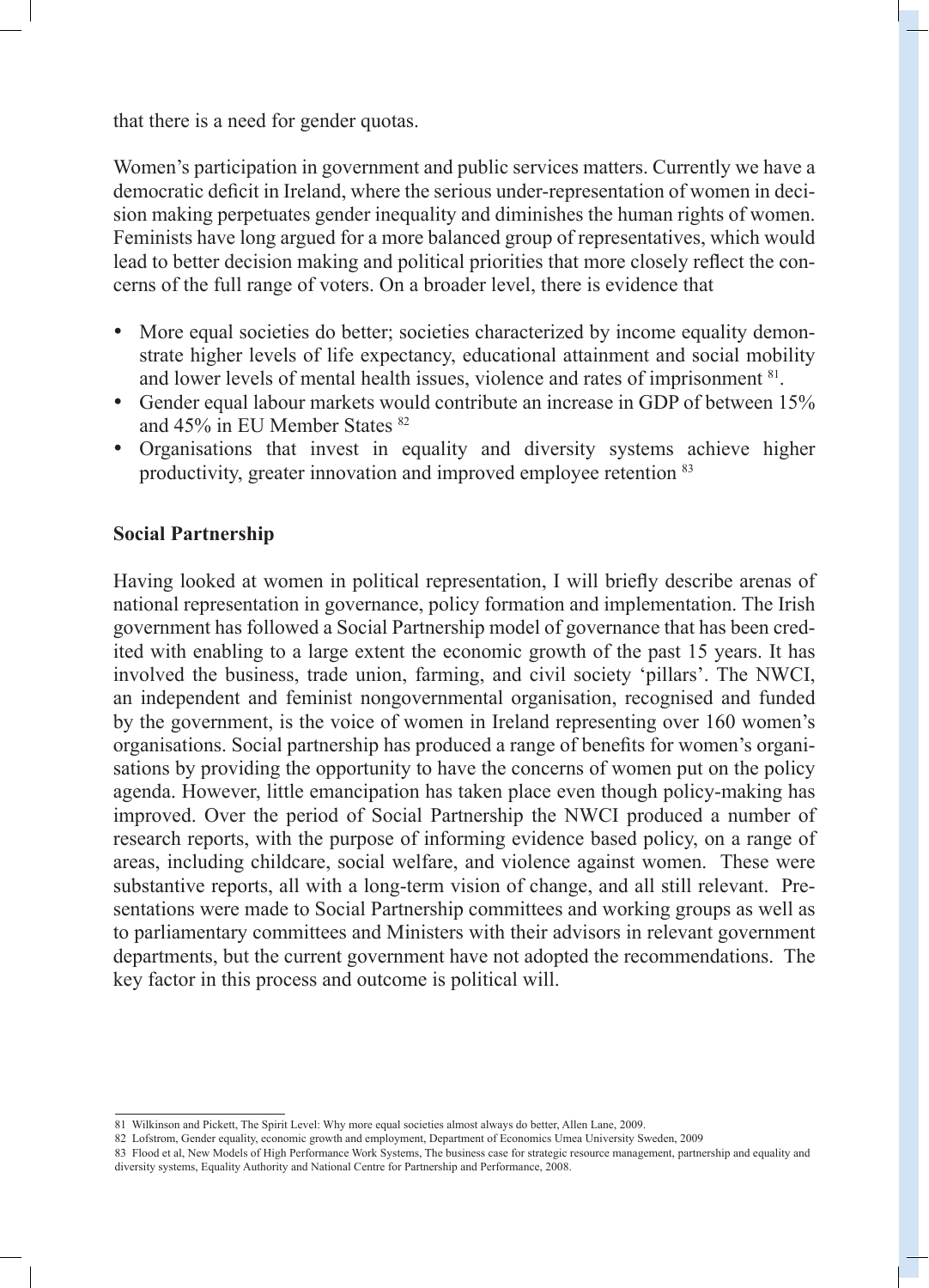## **The National Women's Strategy Monitoring Committee**

The Irish government's statement of policy priorities in relation to the advancement of women in Irish society for the period 2007-2016 is enshrined in the National Women's Strategy (NWS) whose vision is of 'an Ireland where all women enjoy equality with men and can achieve their full potential, while enjoying a safe and fulfilling life'.

The NWS contains excellent critical analysis of women's position, along with up to date statistics and indicators of inequality. However, it is not an action plan and should be noted that the National Women's Strategy does not identify specific timescales or resources to implement its aspirations. A monitoring committee, chaired by a Minister for Equality, includes representatives of government departments, the National Women's Council of Ireland, Trade Unions, the business and farming sectors. Without specific targets and timescales, it is impossible to measure the implementation of the Strategy, and it has remained largely an aspirational document.

## **National Steering Committee on Violence Against Women**

Given the frustrations arising from implementation of the National Women's Strategy, and the conflicting policy goals of government and women's organisations, one example of good practice has been in the area of policy development on the issue of violence against women. Feminists have spearheaded international campaigns to challenge this social scourge, and in Ireland this had led to improvements in legislation and to an ongoing debate with government to improve legislation, and support services to victims.

Following a Government Task Group Report in 1998, the Department of Justice, Equality and Law Reform established a National Steering Committee on Violence Against Women to take forward its action plan. This committee includes members of the police, the health service, the legal service, government departments with responsibilities for vaw, as well as non-governmental representatives. The NWCI hosts the Irish Observatory on Violence Against Women, bringing together organisations working on the issue of all forms of violence against women, including rape, domestic violence, prostitution, sex trafficking and pornography. As a result of interventions by members of the Observatory, the NSC adopted the UN Human Rights definition of violence against women, including pornography, trafficking and forced prostitution as forms of violence against women.

## **Conclusions**

My learning from my experience over the last 30 years of women's empowerment has been that there has to be political will to effect change; where there exists strong resistance to change even where a country like Ireland possesses strong equality legislation and a National Women's Strategy, leads to frustration and disillusionment among women. For political will to change to reflect women's interests more equally, and to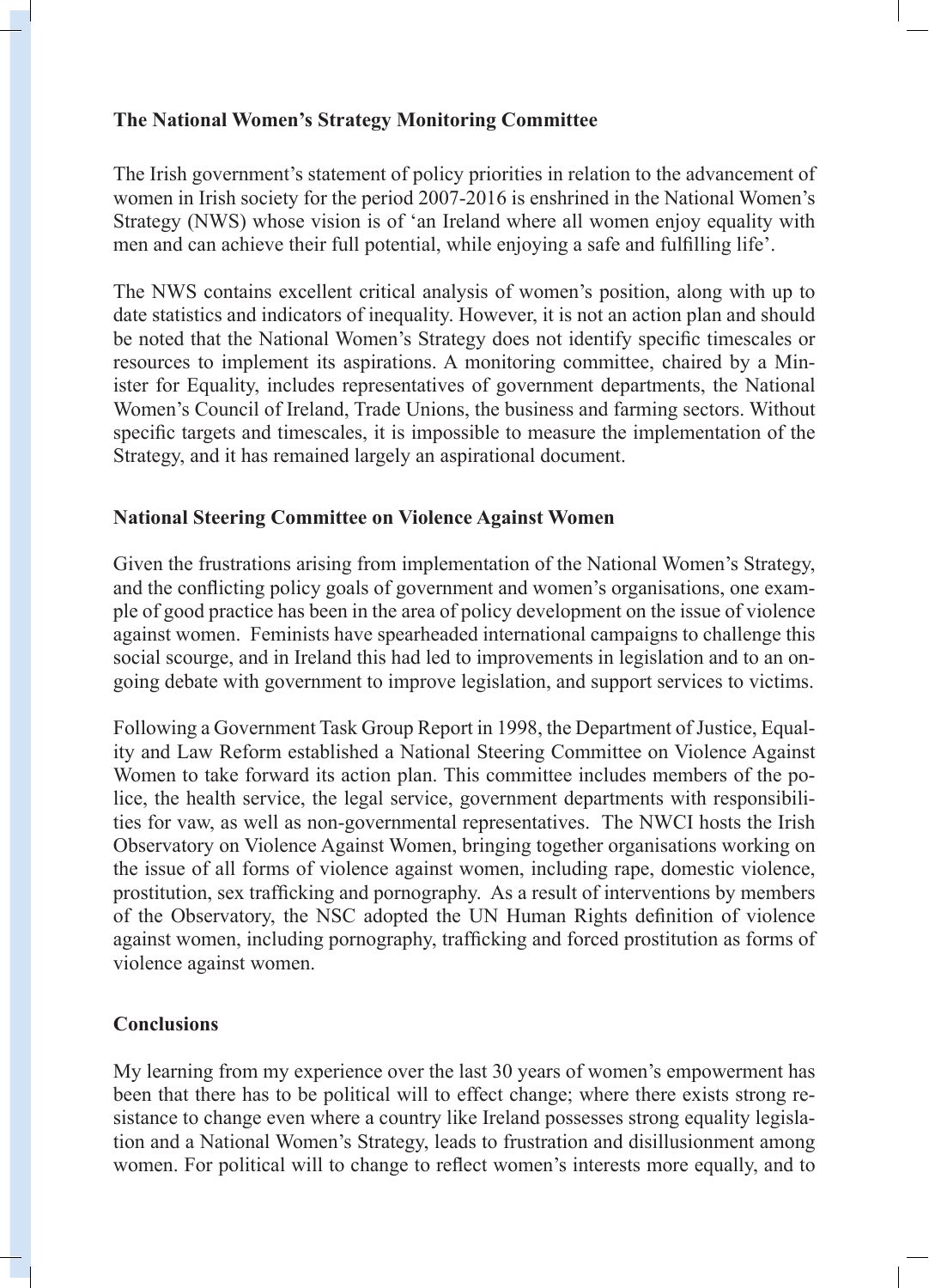benefit society more generally, there needs to be a critical mass of women participating at a national level in decision making. For this to happened to effect real improvement in women's representation at national level, we need quotas despite (but aware of) the controversy surrounding them, as well as a public debate addressing the merits of having more women participating at national level.

## Annex 1. Systemic preconditions for mainstreaming gender equality in national development policies. Case Finland

| <b>Preconditions to</b> |                                                        | <b>Examples of elements</b>                                                                                                                        | <b>Examples of practices in Finland</b>                                                                                                                                                                      |
|-------------------------|--------------------------------------------------------|----------------------------------------------------------------------------------------------------------------------------------------------------|--------------------------------------------------------------------------------------------------------------------------------------------------------------------------------------------------------------|
| be ensured /cre-        |                                                        |                                                                                                                                                    | (Links to pages in English)                                                                                                                                                                                  |
| <b>ated</b>             |                                                        |                                                                                                                                                    |                                                                                                                                                                                                              |
| I.                      |                                                        | <b>A CONDUCIVE POLICY CONTEXT</b>                                                                                                                  |                                                                                                                                                                                                              |
| $\bullet$               | Policies in<br>line with<br>international<br>standards | Policy on gender equal-<br>ity; Plan of Action or Gov.<br>Programme including main-<br>streaming                                                   | -Active participation in UN forums and EU processes<br>- Government Programme on gender equality mainstreaming<br>(since 1997, current 2008-2011)<br>- Civil society involvement in dialogue with Government |
|                         |                                                        |                                                                                                                                                    | -Expert inputs to Government Programmes                                                                                                                                                                      |
| $\bullet$               | Commitment<br>and political<br>will at high<br>level   | Government decision; parlia-<br>ment endorsement; legisla-<br>tion; a mission statement;<br>recommended practices;<br>Minister/Ministry for gender | -First gender chapter in Gov. Programme in 1997-99<br>-Since 1997 Government programmes include gender<br>equality<br>- Respective legislation (1987, 2005)                                                  |
|                         |                                                        | equality                                                                                                                                           |                                                                                                                                                                                                              |
|                         |                                                        |                                                                                                                                                    | -Whole- of- Government approach                                                                                                                                                                              |
|                         |                                                        |                                                                                                                                                    | -Minister with responsibility for equality                                                                                                                                                                   |
|                         |                                                        |                                                                                                                                                    | -Committees and working groups                                                                                                                                                                               |
|                         |                                                        |                                                                                                                                                    | - Subcommittee on men and gender equality                                                                                                                                                                    |
| $\bullet$               | A mandate                                              | Gov. mandate given to a fo-<br>cal point                                                                                                           | -Gender Equality Unit at the Ministry for Social Affairs and<br>Health http://www.stm.fi/en/gender_equality                                                                                                  |
| $\bullet$               | Stakeholder<br>involvement                             | -Mobilization of Women's<br>groups/Men's groups; Fo-<br>rums for dialogue                                                                          | Umbrellla Organization NYTKIS, The Coalition of the<br>Finnish Women's Associations (1988-) http://www.nytkis.<br>org/in-english                                                                             |
|                         |                                                        |                                                                                                                                                    | Miessakit Association ry (Men's organizations) http://<br>www.miessakit.fi/fi/in english                                                                                                                     |
|                         |                                                        |                                                                                                                                                    | Men and gender equality $-$ seminar                                                                                                                                                                          |
|                         |                                                        |                                                                                                                                                    | http://www.stm.fi/c/document_library/get_file?folderId=2<br>8707&name=DLFE-4188.pdf&title=Men and Gender<br>Equality Conference Report en.pdf                                                                |
|                         |                                                        |                                                                                                                                                    | -Civil society hearings in preparing Gov. Report on Equal-<br>ity (2010)                                                                                                                                     |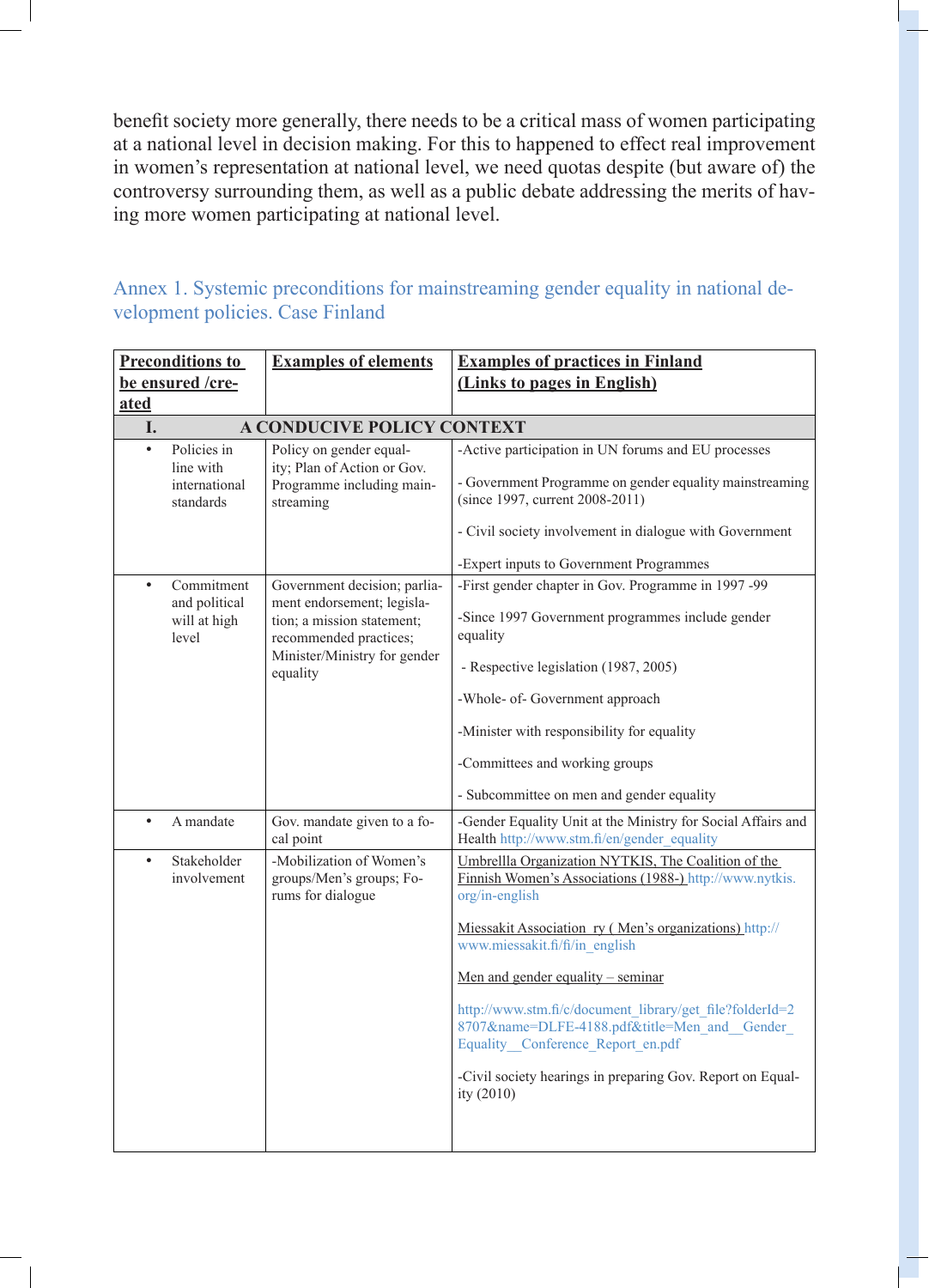|  | II.<br>Adequate information and knowledge base              |                                                                                                                         |                                                                                                                                                                                                                   |  |  |  |
|--|-------------------------------------------------------------|-------------------------------------------------------------------------------------------------------------------------|-------------------------------------------------------------------------------------------------------------------------------------------------------------------------------------------------------------------|--|--|--|
|  | <b>Statistics</b>                                           | -Sex disaggregated data                                                                                                 | -Development of gender disaggregated statistical base                                                                                                                                                             |  |  |  |
|  | Analytic<br>information                                     | bases; information on<br>gender roles, opportunities,<br>obstacles, participation, ad-<br>ministration, gender specific | -Gendered statistical reports (2009): Women and Men in<br>Finland http://www.stat.fi/ajk/poimintoja/2010-02-19 wom-<br>en men en.html                                                                             |  |  |  |
|  | Research                                                    | outcomes;<br><b>Gender Impact Assessments</b>                                                                           | -Minna- Centre for Gender Equality Information in Finland<br>http://www.minna.fi/web/guest/home<br>-Gender relevant and gender sensitive research e.g. at Uni-<br>versities<br>-Impact assessments of legislation |  |  |  |
|  | III.                                                        | <b>Functional and functioning operative machinery</b>                                                                   |                                                                                                                                                                                                                   |  |  |  |
|  | Institutional                                               | -Organization;                                                                                                          | -Ombudsman for Equality                                                                                                                                                                                           |  |  |  |
|  | structures                                                  | -Responsible units/persons                                                                                              | http://www.tasa-arvo.fi/en                                                                                                                                                                                        |  |  |  |
|  |                                                             | -A focal point                                                                                                          | -Gender Equality Unit at Min. for Social Affairs and Health                                                                                                                                                       |  |  |  |
|  |                                                             | - Focal points in other min-<br>istries;                                                                                | http://www.stm.fi/en/gender equality<br>-Council for Gender Equality                                                                                                                                              |  |  |  |
|  |                                                             | -Collaboration platforms;                                                                                               |                                                                                                                                                                                                                   |  |  |  |
|  |                                                             | -Civil society involvement<br>platforms                                                                                 | -Focal points at other agencies                                                                                                                                                                                   |  |  |  |
|  |                                                             |                                                                                                                         | -Link to all relevant authorities                                                                                                                                                                                 |  |  |  |
|  |                                                             |                                                                                                                         | http://www.tasa-arvo.fi/en/ombudsman/authorities                                                                                                                                                                  |  |  |  |
|  |                                                             |                                                                                                                         | http://www.stm.fi/en/gender_equality/responsible_agencies                                                                                                                                                         |  |  |  |
|  | Management<br>practices $\&$<br>results based<br>management | -Inclusion of equality goals<br>in result matrixes; -Gender<br>balance in working parties<br>and personnel policies     | -Guidelines on gender sensitive management and perfor-<br>mance evaluation                                                                                                                                        |  |  |  |
|  |                                                             |                                                                                                                         | -Bill Drafting Instructions (HELO) 2004                                                                                                                                                                           |  |  |  |
|  |                                                             |                                                                                                                         | -Equality plan at work places                                                                                                                                                                                     |  |  |  |
|  |                                                             |                                                                                                                         | -Gender balance requirement at committees (40%)                                                                                                                                                                   |  |  |  |
|  |                                                             |                                                                                                                         | -Gender inclusive Project Cycle Management guidelines &<br>templates                                                                                                                                              |  |  |  |
|  | Resources                                                   | -Allocated time; -Finances,<br>reallocation of existing funds;                                                          | -Unit for Gender Equality (TASY) at the Ministry (10<br>persons)                                                                                                                                                  |  |  |  |
|  |                                                             | -Human resources                                                                                                        | http://www.stm.fi/en/gender equality                                                                                                                                                                              |  |  |  |
|  |                                                             |                                                                                                                         |                                                                                                                                                                                                                   |  |  |  |